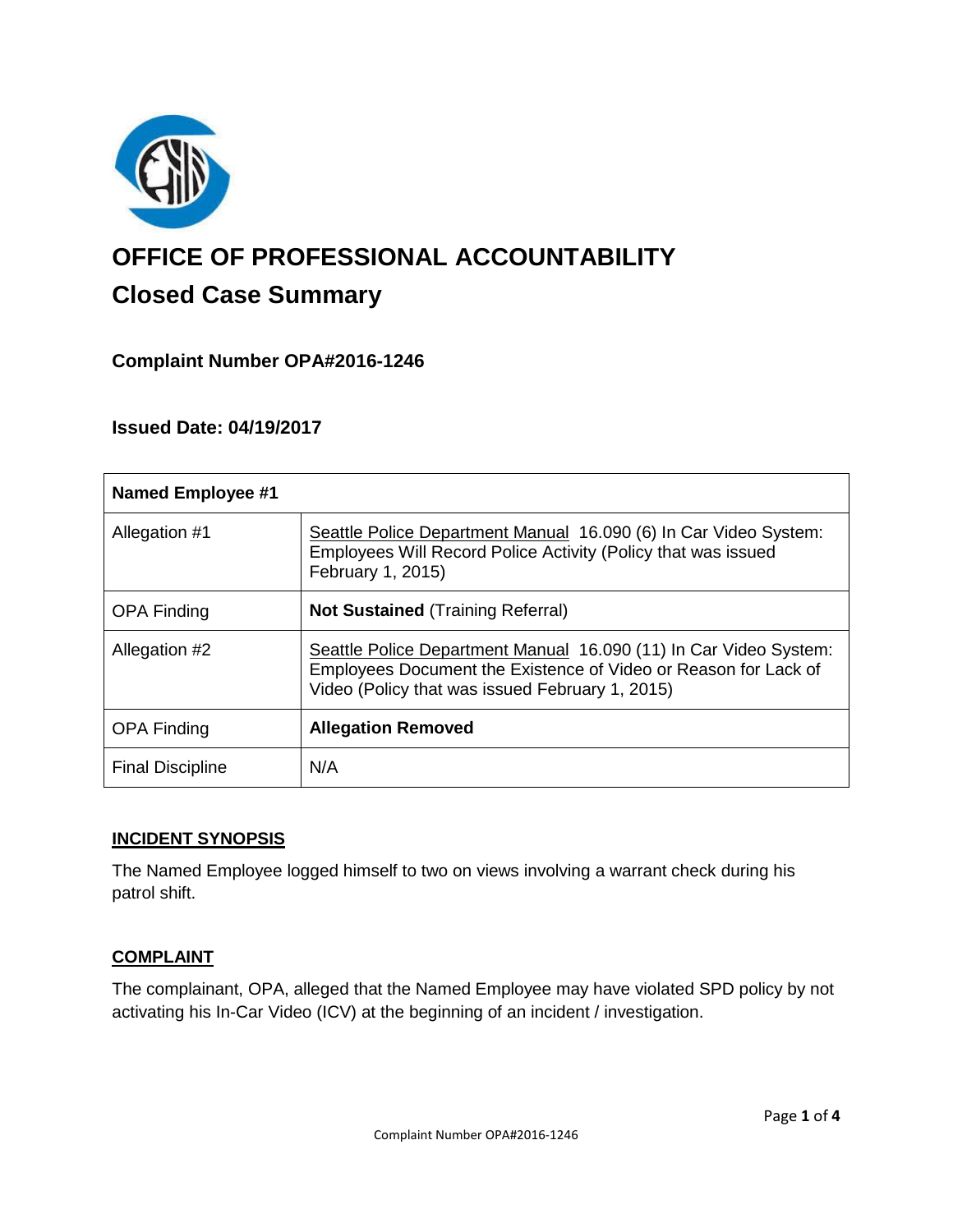## **INVESTIGATION**

The OPA investigation included the following actions:

- 1. Review of a related complaint
- 2. Review of In-Car Videos (ICV)
- 3. Search for and review of all relevant records and other evidence
- 4. Interview of SPD employee

## **ANALYSIS AND CONCLUSION**

The evidence clearly showed that the Named Employee did not record any of his police activity during one of two visits he made to the house of a person he knew had an active arrest warrant. SPD Policy 16.090(6) issued February 1, 2015 (which was in force at the time of this incident), required officers to record "on view infractions and criminal activity" and "arrests and seizures." The Named Employee told OPA he did not consider driving to the subject's house, parking the police car nearby and going up to the door to knock and see if the subject was home to be police activity as defined by policy. His interpretation of the policy was that his activities would only become on-view police activity if he found the subject at home, either by seeing her or by some other means. While the Named Employee did not specifically say this, it appeared he believed that his decision to go to the subject's house and knock on her door was routine patrol, not unlike patrolling an area known to be frequented by a person with an outstanding arrest warrant in hopes of seeing the person and executing the warrant. In reviewing this completed investigation, the OPA Director checked with the SPD Audit, Policy and Research Section (APRS) of the Professional Standards Bureau to see how they would apply the policy to a situation like this. It should be noted that the wording of the particular section of SPD Policy 16.090(6) that applied to this situation was not changed when 16.090 was updated and reissued on March 1, 2016. The OPA Director presented APRS with a hypothetical question and did not provide them with any specific details from this investigation. Their response was as follows:

*The term "on-view", as you said, is indicative of events that were not initiated through 911 and a radio dispatch, but initiated by the officer. This may include actual infractions, or potential or actual criminal activity that occurs within their sight. But it also includes being notified (e.g., being flagged down) by a citizen of something occurring now, or that occurred sometime before, that they simply need to report. Or, it can be an officer following up on something, such as in your warrant example, during routine patrol. My analysis of your question focuses on when the officer transitions from routine patrol to the actual on-view event.*

*I'll start with the officer checking an area where the person hangs out. Good "routine patrol" should include spending time in areas where certain activity of interest has been occurring, or where wanted persons are known to hang out and may be found. In this case the transition from routine patrol to the on-view event likely starts when the warrant suspect is spotted and the officer begins any actions like a Terry Stop, attempted arrest or other police action. At that point*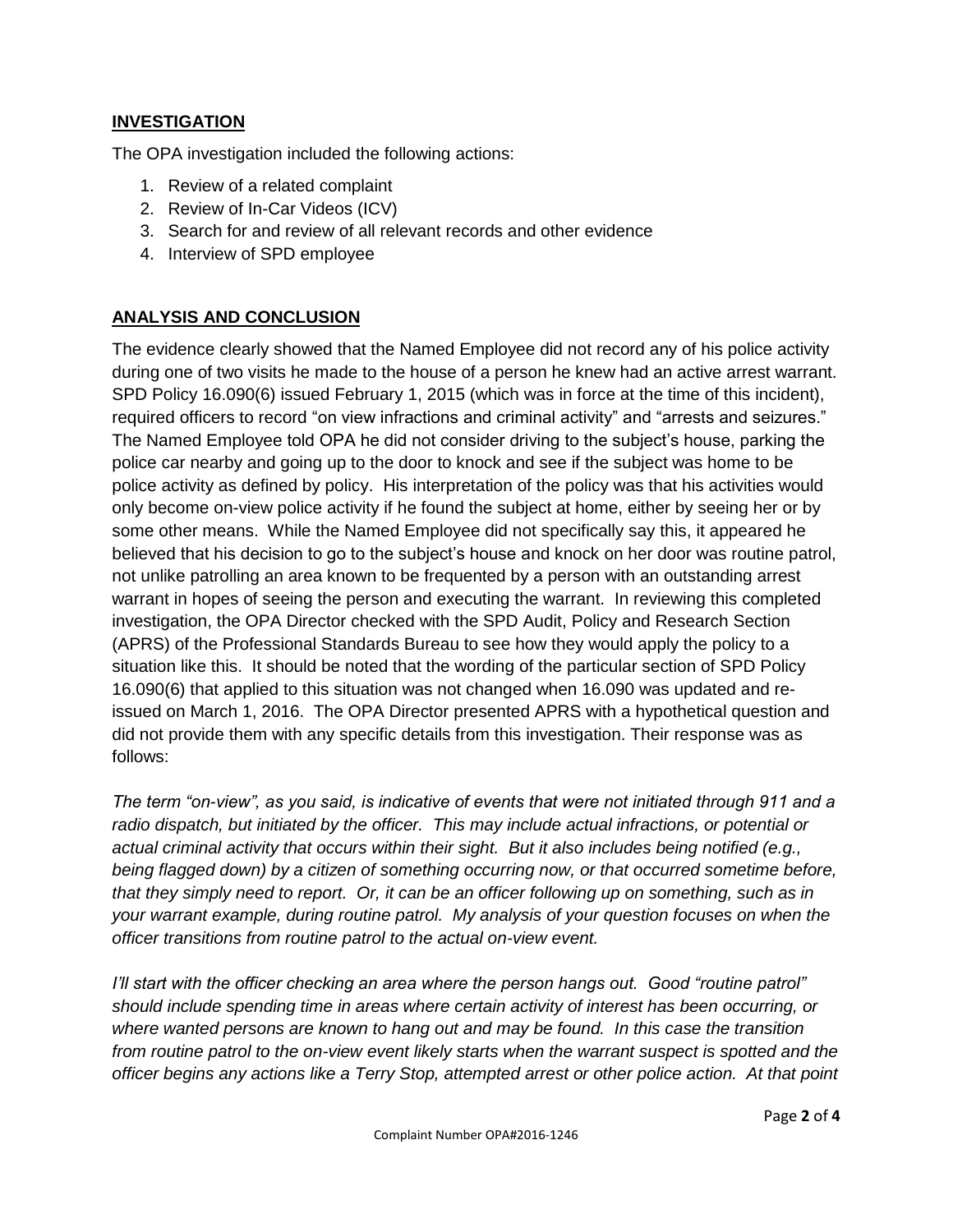*the officer should be logging out to the on-view event with radio and starting their ICV, since this type of activity – Terry Stops and arrests – is required to be recorded by the policy.* 

*I base the above on the premise that routine patrol shouldn't be completely random and without thought. We should expect the information officers have, to include information on wanted persons who could be in their area, to influence where they will patrol when not on a call. So, if we were to say that they have to start their ICV every time they decide to patrol in a particular area where a wanted person may be found, or in an area where criminal activity has been routinely taking place – say an area that has been frequently hit by car prowls - a good proactive officer would have to have their ICV on all of the time during routine patrol. The current policy does not require that.*

*In the example of checking a house for a warrant suspect, an officer may decide to check a residence for the suspect sometime during their shift. But this may mean being on routine patrol – also meaning clear to be dispatched to a 911 call – until they go to the house to actually make the check. At that point they are no longer patrolling and are approaching to attempt to make contact to make an arrest during an on-view event. ICV should be active once they have log out and begin approaching the home. Prior to that they are still in a routine patrol status and ICV is not required.*

Based on this interpretation, the Named Employee in this case should be judged to have not met the requirements of the policy in effect at the time. However, it was the OPA Director's judgment that the Named Employee's interpretation was not an altogether unreasonable one. Given that OPA was itself uncertain how the policy should be applied to the facts of this incident, it seemed unfair to expect the Named Employee to have a clearer insight than OPA.

It should be noted that the Named Employee went to the subject's home earlier that same day in an effort to locate her and serve the warrant. In that instance, the Named Employee did record his arrival at the subject's house and his attempt at locating her. However, the Named Employee did not activate the ICV at the beginning of his drive to the subject's house, but only when he was a short distance away. The policy in effect at the time of the incident required officers to start recording when dispatched to a call. Based on the interpretation provided by APRS, this instance of self-initiated "on view" activity did not begin until the Named Employee arrived at the subject's house and began his attempt to make contact with her. For this reason, the OPA Director believed the earlier instance of ICV activation by the Named Employee on the way to the subject's house was done in a manner consistent with the policy in effect at the time.

Given the Named Employee's apparent belief that SPD policy did not require him to record his second attempt to locate the subject at her house, it seems unreasonable to expect him to document his lack of video. For this reason, the OPA Director directed that this allegation be removed.